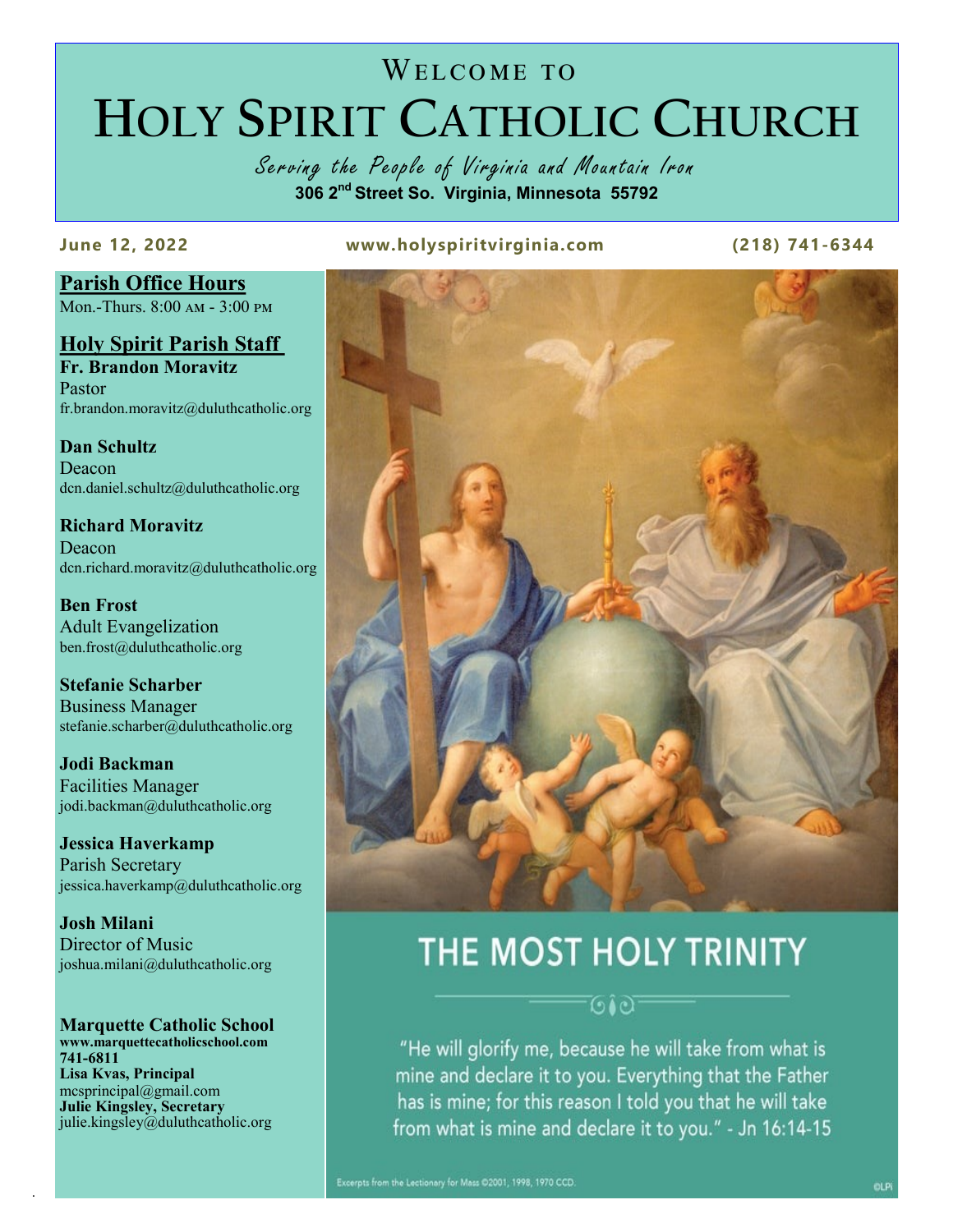# Testimony of Faith

## **Stewardship of Treasure**

**June 5, 2022 \*Collection is for last two weeks\***

| Envelopes/Plate \$11,126.00                                              |
|--------------------------------------------------------------------------|
| Online Giving/ACH\$5,793.30                                              |
| Weekly Goal\$9,712.00                                                    |
| Received to Date\$450,789.15                                             |
| Annual Goal 21-22\$505,000.00                                            |
| $\mathbf{H}$ . See all $\mathbf{A}$ with a Bin $\mathbf{A}$ converted to |

**United Catholic Appeal 2022**

**Goal**………………....\$68,882.37 **Total Received**..........\$19,349.14

**Marquette Catholic School Endowment Fund Balance:** *\$131,815.35*

**Holy Spirit Endowment Fund Balance** *\$47,593.54*

**Marriage:** Contact parish office as soon as possible and at least **6 months prior** to desired wedding date.

**Baptism:** Infant baptism during Mass or privately. Call parish to arrange pre-baptism parent session or request information. Forms available on the parish website.

**Anointing of the Sick:** Call the Parish office to schedule Sacrament or Communion calls for the homebound.

**Prayer Warrior Team:**  Please call Donna Strumbell at 218-290-3767.

.

### **The Most Holy Trinity**

In creative celebration of the Most Holy Trinity, pray a rosary with creation. Find a quiet place outside or sit near a window. Contemplate the amazing Divine Gift that is before you. Admire it. Study it. Become one with it. Ask for the guidance of Brother St. Francis as you pray: "*You, Holy Father, are King of heaven and earth. You are three in one, God above all gods. You are good, all good, and supreme good, Lord God, living and true. You are love. You are beauty. You are gentleness. You are joy. You are hope and happiness.*" Admire the wonder and majesty of God in all that is around you. Ask for wisdom and understanding.

Begin each decade with the Our Father and conclude with the Glory Be.

**Decade one**: Contemplate God the Father. As you pray each bead with a Hail Mary, get lost in the grandeur of all that you see. Imagine the thousands and thousands of years of history that is before you. Envision a time when nothing existed. What is nothing? Lift your eyes, heart, and soul to the power and magnificence of the universe, its expanse and its endlessness. You are one with it all. God's creative power.

**Decade two**: Contemplate God the Son. Behold the squirrels, birds, and critters all conducting life's business. They have heartbeats just like yours. Praying each bead, become one with the incarnate divine life that flows through you and flows with the smallest of creatures. It is holy innocence and blessed life. Tenderness. Compassion, Mercy. Reverence. All want to be held, have a home, and be loved. God in all things. Emmanuel.

**Decade three**: Contemplate God the Holy Spirit. The changing of times and seasons happens often without notice. It is all within God's care and guided. We all belong. Behold the living, dying, and rising to new life. You are one with all time from beginning into eternity.

**Decade Four**: Contemplate God as One.

**Decade Five**: Contemplate God as three. All different while remaining one. The divine dance is being danced before you. Rest in what you see. Become what you see. We are all connected: God of the Holy Trinity, creation, our brothers and sisters, the animals, and the plants.

The rosary you have prayed celebrates the circle of connectedness and the intimate relationship we share with all things: a glimpse of the Trinity.

©LPi

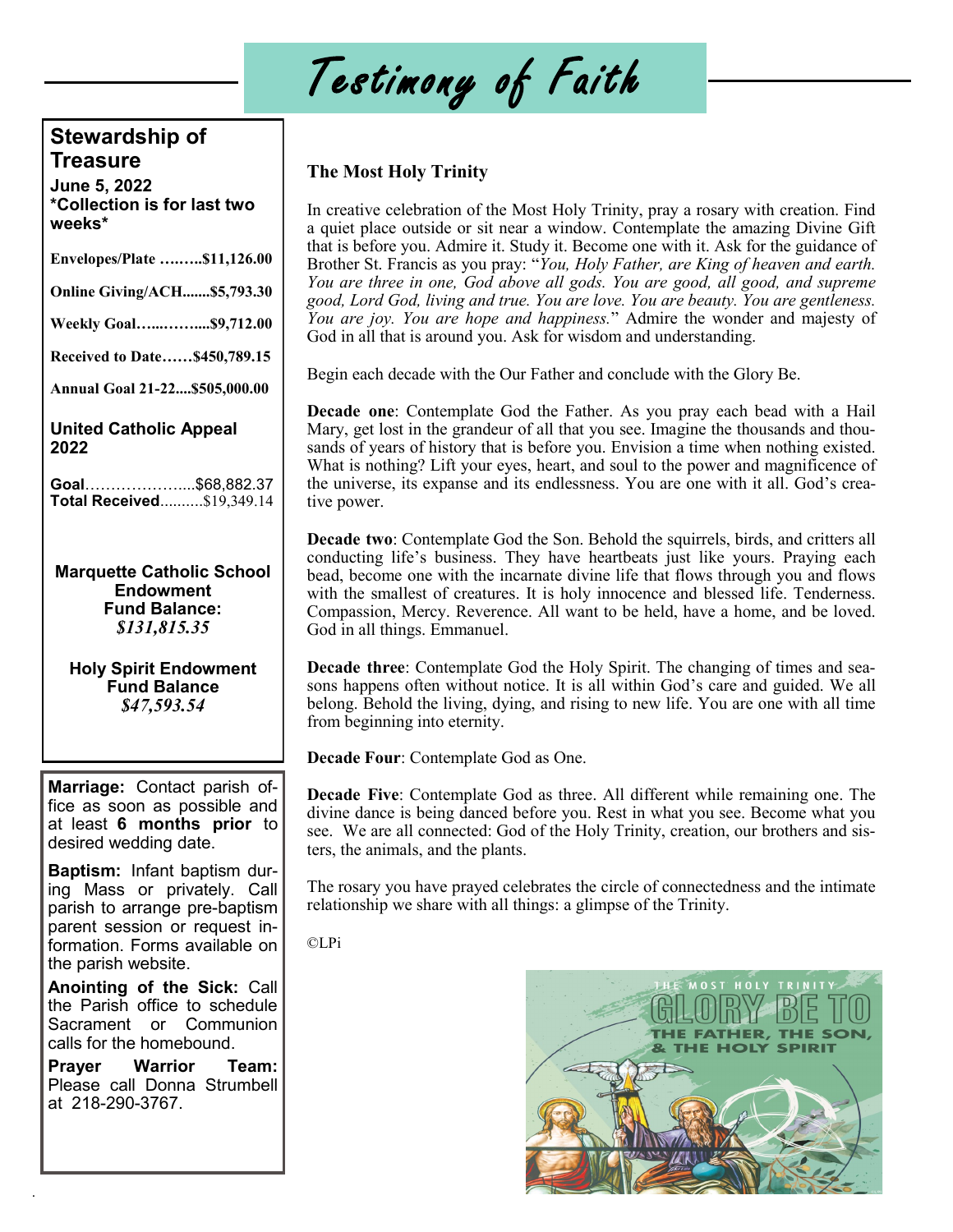# Parish News

#### **Summer Adoration of the Holy Eucharist**

Our Summer Adoration schedule will be Tuesdays & Thursdays, 9:00 am—9:00pm, and will continue through the summer. Please stop in to spend time in prayer, silence, and adoration of Our Lord—He is waiting for you! There is a new sign up board in the gathering space.



#### *Totus Tuus-*

Save the Date! Totus Tuus is coming up the week of June 26-30 here at Holy Spirit Church. Totus Tuus is a Catholic summer youth program dedicated to sharing the Gospel and promoting the Catholic



Faith through catechesis, evangelization, Christian witness and Eucharistic worship. The goal of Totus Tuus is to help young people grow in their understanding of, and strengthen their faith in Jesus Christ. It's a week filled with a lot of fun, friendship and growth in faith!

Registration forms are now available. If you have not received information via email, you can pick up a hard copy in the church gathering space or the parish office.

We look forward to seeing your child at Totus Tuus 2022!!!

#### **Respect Life News** rsjoutreach@gmail.com.

.

**The Baby Bottle Coin Collection Has Concluded.** Many thanks to all who participated with such generosity! If you have a filled, partially filled, or empty bottle it can be placed in the collection basket or returned to the church office. The bottles will be reused next year.

**Natural Family Planning - Northland Family Programs** Call Susie Marchetti at 218-966-0899 if you would like more information about natural family planning or if you would like to set up instruction.

#### **Formed Feature of the Week:**

**Formed Daily Reflections: St. Barnabas, June 11, 2022:** Dr. Tim Gray teaches about St. Barnabas, "son of encouragement." Barnabas traveled with Paul after Paul's conversion. The action item for the day is to encourage at least one person.

**Formed Daily Reflections: Solemnity of the Most Holy Trinity, June 12, 2022** Dr. Tim Gray offers a reflection on today's Solemnity and includes the action item to reflect on how relationships are an important thing in reality and in your life

#### **Augustine Institute Kiosk Feature:**

**Made for Love (Book)** Father Mike Schmitz addresses the teachings of the Catholic Church on the issue of same-sex attraction. With compassion and clarity, he shows that the Church's teachings are rooted in the yearnings for authentic love that are shared by all who are made in the image and likeness of God. With his trademark fresh and engaging style, Fr. Schmitz addresses identity and sexuality and popular misconceptions about the teaching of the Church and same-sex attraction. Above all, **Made for Love** is about genuine love: how we can truly love each other, how the Bible teaches us to love, and how God is not simply loving, but love itself.

#### **One goes on pilgrimage to ask God for the grace needed to live more generously one's Christian vocation.**

(The Vatican's Directory on Popular Piety and the Liturgy)

Resurrection and St. Joseph Parish in Eveleth and Gilbert invite you to join us as we visit some of the remarkable sites of pilgrimage located in beautiful Northern Minnesota! The sites we will be visiting include: Father Baraga's Cross, Holy Spirit Church in Two Harbors, a Prayer Trail, and a Shrine to Mary. Join us on Wednesday, July 13, 2022 for a day filled with rich experiences and fellowship with others. The cost of the bus is \$30.00 per person. We only have a limited number of seats on the bus so please let us know as soon as possible if you are interested. For a more detailed itinerary please contact the parish office at 218-744-3277 or email Janine at

#### **Men's Basketball League**

Every Tuesday night at 8pm in the MCS gym. Contact Ty Pollak for more information 218-421-7602 or Ross Haverkamp 218-537-0397.